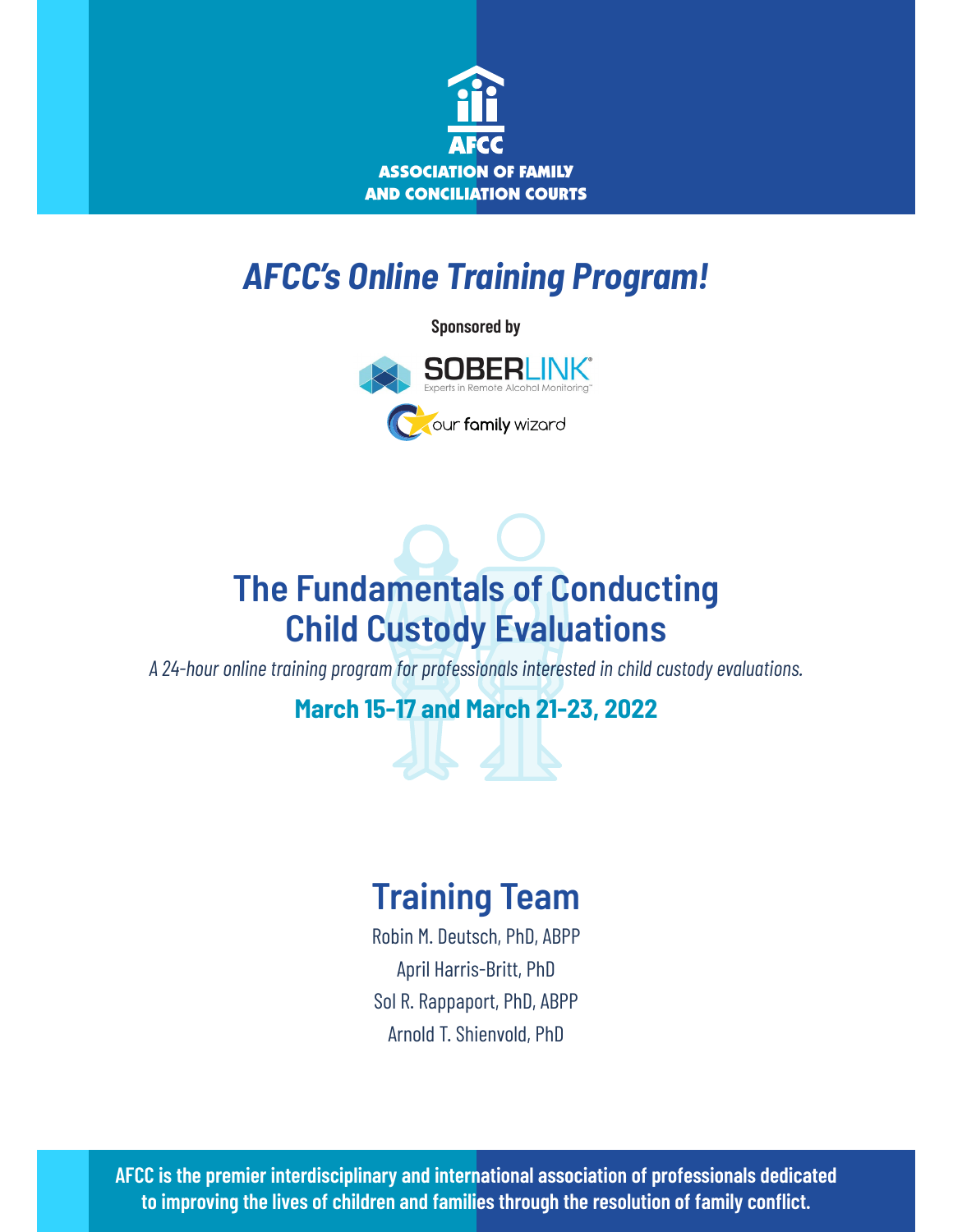### **The Fundamentals of Conducting Child Custody Evaluations**

#### *A 24-hour online training program for professionals interested in child custody evaluations.*

### **March 15-17 and March 21-23, 2022**

AFCC is pleased to offer a comprehensive child custody evaluation (CCE) training, conducted online by a team of leading practitioners and trainers. The program will take place in two segments per day, two hours each. Recordings of all sessions will be available for registrants.

This program will incorporate a complete overview of the child custody evaluation process, including:

- Definition of the purpose and roles of the child custody evaluator
- $\blacksquare$  Specifics of the evaluation process, including interviewing, recordkeeping, and use of technology
- Implications of intimate partner violence and resist-refuse dynamics  $\Box$
- Updates on the current research  $\mathcal{L}_{\mathcal{A}}$
- Development of parenting plans  $\overline{\phantom{a}}$
- Review of cultural considerations, bias, and ethical issues
- Utilization of psychological testing
- Best practices for report writing and testifying  $\mathcal{L}$

Participants will learn the difference between a forensic role and clinical role, how to review court orders and determine which information should be obtained, strategies for interviewing adults and children, how to assess coparenting issues, how to develop and test multiple hypotheses, and how to craft recommendations.

#### **SESSIONS**

- **1. Purpose and Roles:** This session will provide an overview of the purpose and roles of the child custody evaluator and dissect the differences between the forensic role and clinical role. An overview of the legal system, court orders, AFCC *Model Standards,* best interest factors, rules of evidence, and caselaw on evidentiary standards will also be provided.
- **2. CCE Process I:** This session will outline the child custody evaluation interview process and examine use of collaterals and parent-child observations. Remote interviews, as well as recordkeeping best practices, will be discussed.
- **3. CCE Process II:** This session will delve into the information gathering process and explore relevant versus irrelevant information. Specific strategies for interviewing children and adults forensically will be reviewed. Differences between diagnosis and assessment of parent functional behaviors and coparenting will be explored.
- **4. CCE Process III:** This session will examine screening for intimate partner violence (IPV) and discuss the impact of IPV on families and the child custody evaluation process. A multifactorial model for resist-refuse dynamics and assessment considerations will also be presented.
- **5. The Research I:** This session will explore the current research literature on the effects of divorce on children, issues with high conflict parents, and gatekeeping.
- **6. The Research II:** This session will focus on current research literature on young children, parental mental health, and substance misuse within the context of child custody.
- **7. Parenting Plans:** This session will provide an overview of best practices for developing effective, supported, and developmentally appropriate parenting plans. Implementation problems related to transitions and long distance, as well as step-up parenting plans, will be discussed.
- **8. Cultural and Diversity Considerations:** This session will examine ethnic, cultural, and diversity issues that may arise when conducting child custody evaluations. Unique considerations related to religious perspectives, ethnic and racial diversity, and same sex couples will also be shared.
- **9. Hypothesis Testing and Cognitive Biases:** This session will explore hypothesis testing, articulate the importance of developing multiple hypotheses, and provide instruction on how to do so. Use of decision trees will also be described. The problems associated with heuristics will be explored, along with further explanation of various types of cognitive biases.
- **10. Psychological Testing:** This session will explain the place of psychological testing in child custody evaluations, including when and how to use testing. Numerous psychological tests will be described, including objective tests such as the MMPI-2 and STAXI, projective tests such as the R-PAS, parenting tests such as the PAM and CAPI, and child assessments such as BASC. The appropriate use of computer-generated reports will also be reviewed.
- **11. Special Issues:** This session will explore challenging issues occasionally encountered in child custody evaluations such as relocation and sexual abuse allegations. The unique considerations of working with families with special needs children will also be addressed.
- **12. Report Writing and Testifying:** This session will provide an overview of the parts of a report, including an explanation of the importance of providing wellarticulated analysis and synthesis. A primer in drafting recommendations that are well-supported and specific will also be shared.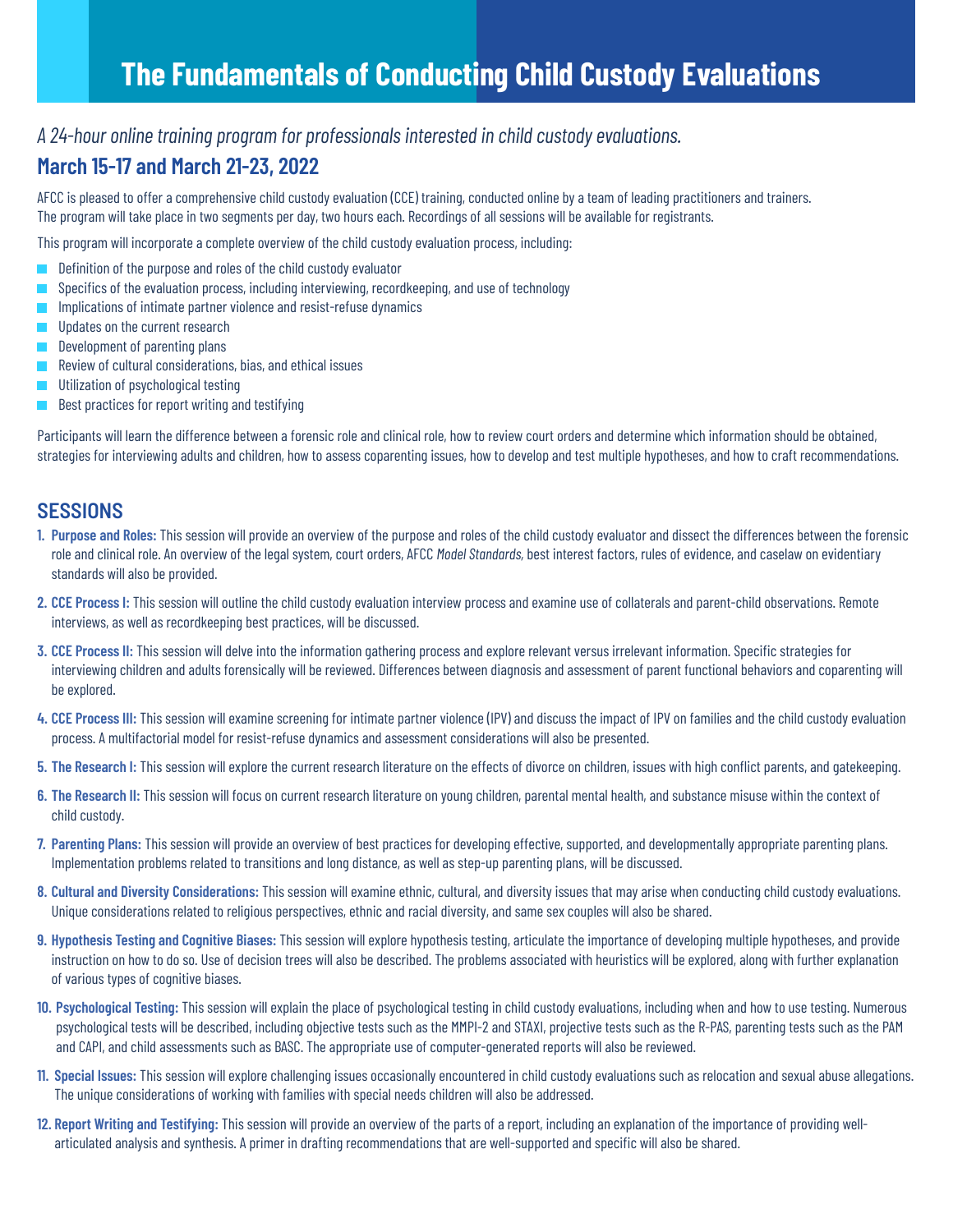### **LEARNING OBJECTIVES**

Participants in this training will be able to:

- Identify at least three differences between a clinical and forensic role  $\mathcal{L}_{\mathcal{A}}$
- Identify statutes and caselaw relevant to child custody evaluations
- Create a checklist of critical components of child custody evaluations
- Evaluate the pros and cons of collecting various types of data for inclusion  $\Box$ in the evaluative process
- $\blacksquare$  Identify at least four functional parenting skills and competencies to assess in child custody evaluations
- Explain at least four considerations for interviewing children during child custody evaluations
- **Tale** Identify a method for screening for intimate partner violence (IPV) in all evaluation protocols
- Describe the impact of IPV on adults, children, parenting, and coparenting
- $\mathcal{L}_{\mathcal{A}}$ Identify at least four factors that could contribute to a child's resistance or refusal to see a parent
- Describe the continuum of parent-child contact problems
- $\blacksquare$ Describe the most current research regarding the effects of divorce on children
- **The Second** Identify various dimensions of gatekeeping
- Identify three considerations when crafting parenting plans for young children
- Describe how mental illness, including personality disorders, and substance  $\Box$ misuse impact parenting
- Identify factors to consider in developing appropriate parenting plans
- Describe a concrete plan for modifying parenting plans
- Create a specific recommendation to implement safe transitions
- Describe how to apply the concept of cultural humility to child custody evaluations
- **Analyze cases and identify diversity considerations that are relevant to** child custody evaluations
- $\mathcal{L}_{\text{max}}$ Describe the relevance of hypothesis testing
- $\blacksquare$  Describe three biases/heuristics that can influence decision-making
- Identify factors to consider in deciding which tests to employ in child custody evaluations
- Describe how to use hypotheses from psychological tests in child custody **The Second Service** evaluations
- Apply a decision-making model for relocation cases  $\mathcal{L}_{\mathcal{A}}$
- $\blacksquare$ Apply a risk and protection model when a family has a special needs child
- Identify multiple hypotheses that may apply to a case that involves  $\mathcal{A}$ allegations of sexual abuse
- **Craft specific recommendations based on a court's referral questions**
- $\mathcal{L}_{\mathcal{A}}$ Analyze and synthesize data to form opinions and relay those opinions to a court in a logical and sound manner

### **SCHEDULE**

Some locations are not listed below. Please convert to your local time zone.

|                                                                                   | <b>Pacific Time</b><br><b>US/Canada</b><br><b>Vancouver</b> | <b>Central Time</b><br><b>US/Canada</b><br><b>Chicago</b> | <b>Eastern Time</b><br><b>US/Canada</b><br><b>New York</b> | <b>Greenwich</b><br><b>Mean Time</b><br><b>London</b> | <b>Central</b><br><b>European Time</b><br><b>Barcelona</b> | <b>Israel</b><br><b>Standard Time</b><br><b>Tel Aviv</b> |
|-----------------------------------------------------------------------------------|-------------------------------------------------------------|-----------------------------------------------------------|------------------------------------------------------------|-------------------------------------------------------|------------------------------------------------------------|----------------------------------------------------------|
| March 15<br>1. Purpose & Roles<br>2. CCE Process I                                | 8am-10am<br>11am-1pm                                        | 10am-12pm<br>1pm-3pm                                      | 11am-1pm<br>2pm-4pm                                        | 3pm-5pm<br>6pm-8pm                                    | 4pm-6pm<br>7pm-9pm                                         | 5pm-7pm<br>8pm-10pm                                      |
| March 16<br>3. CCE Process II<br>4. CCE Process III                               | 8am-10am<br>11am-1pm                                        | $10am-12pm$<br>$1pm-3pm$                                  | 11am-1pm<br>2pm-4pm                                        | 3pm-5pm<br>6pm-8pm                                    | 4pm-6pm<br>7pm-9pm                                         | 5pm-7pm<br>8pm-10pm                                      |
| March 17<br>5. The Research I<br>6. The Research II                               | 8am-10am<br>11am-1pm                                        | $10am-12pm$<br>$1pm-3pm$                                  | 11am-1pm<br>2pm-4pm                                        | 3pm-5pm<br>6pm-8pm                                    | 4pm-6pm<br>7pm-9pm                                         | 5pm-7pm<br>8pm-10pm                                      |
| March 21<br>7. Parenting Plans<br>8. Cultural & Diversity Considerations          | 8am-10am<br>11am-1pm                                        | $10am-12pm$<br>1pm-3pm                                    | 11am-1pm<br>2pm-4pm                                        | 3pm-5pm<br>6pm-8pm                                    | 4pm-6pm<br>7pm-9pm                                         | 5pm-7pm<br>8pm-10pm                                      |
| March 22<br>9. Hypothesis Testing & Cognitive Biases<br>10. Psychological Testing | 8am-10am<br>11am-1pm                                        | 10am-12pm<br>1pm-3pm                                      | 11am-1pm<br>2pm-4pm                                        | 3pm-5pm<br>6pm-8pm                                    | 4pm-6pm<br>7pm-9pm                                         | 5pm-7pm<br>8pm-10pm                                      |
| March 23<br>11. Special Issues<br>12. Report Writing & Testifying                 | 8am-10am<br>11am-1pm                                        | 10am-12pm<br>1pm-3pm                                      | 11am-1pm<br>2pm-4pm                                        | 3pm-5pm<br>6pm-8pm                                    | 4pm-6pm<br>7pm-9pm                                         | 5pm-7pm<br>8pm-10pm                                      |

**Note:** If you are unable to attend live, stay tuned to the AFCC website for a special offer. Recordings of the training program will be available at a reduced price for non-registrants following the completion of the program. **Continuing education credit is available only for programs attended live.**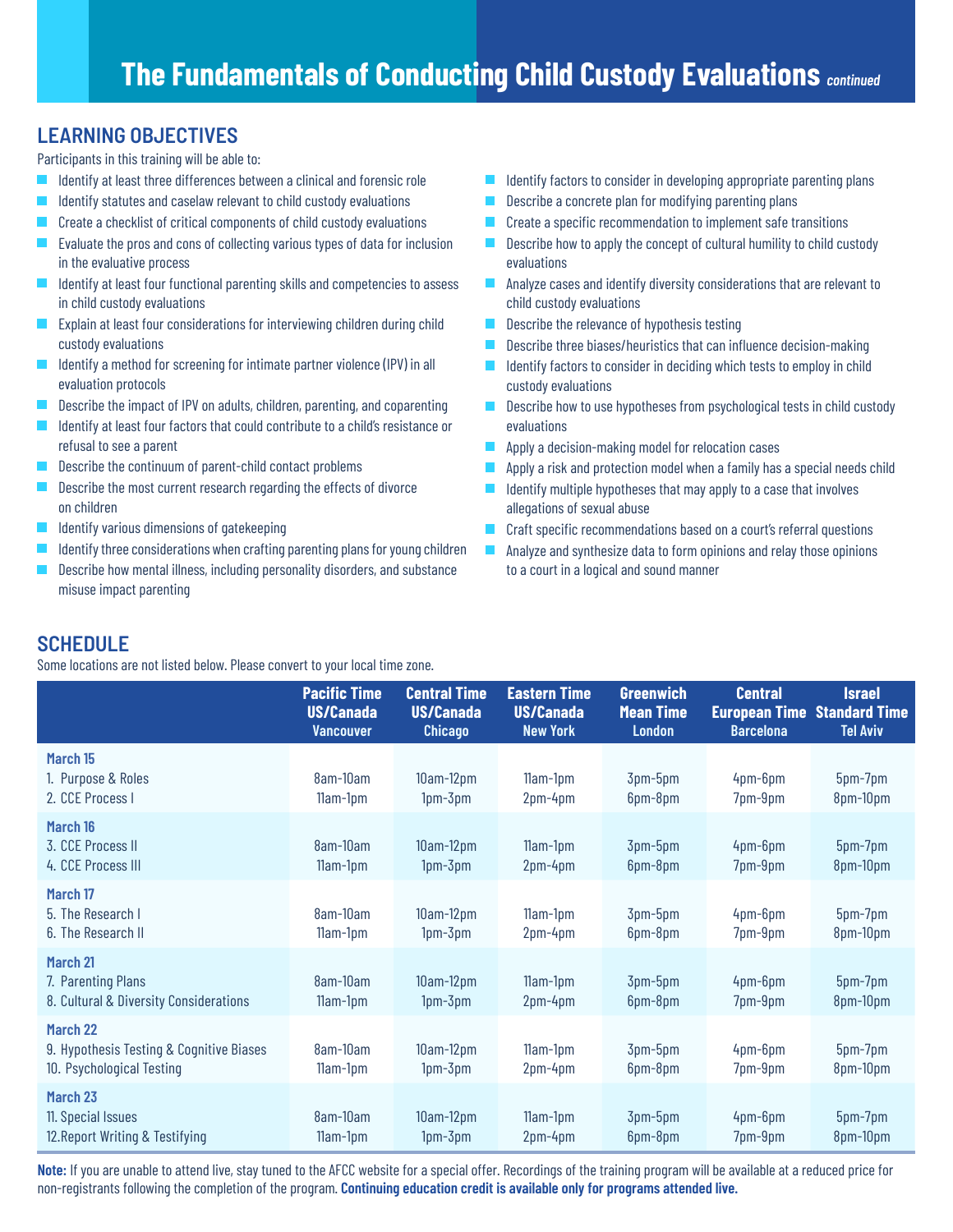### **Training Team**



**Dr. Robin Deutsch, PhD, ABPP**, former President of AFCC (2008), is a Board Certified psychologist (Couple and Family) who provides consultation, mediation, parenting coordination and expert witness services. She developed and was the director of the Center of Excellence for Children, Families and the Law at the William James College where she developed the Certificate for Child and Family Forensic Issues and is currently a Professor of Clinical Psychology. Previously, she was an Associate Clinical Professor of Psychology at Harvard Medical School and Director of Training and Forensic Services in the Children and the Law Program at Massachusetts General Hospital. She has trained and supervised more than 60 postdoctoral fellows to conduct child custody evaluations. She has published extensively on issues related to co-parenting after divorce, high conflict divorce, parent-child contact problems, parenting plans, and parenting coordination and teaches on these topics internationally. Dr. Deutsch served on the AFCC task force for Guidelines for Examining Intimate Partner Violence and the AFCC task force for Court-Involved Therapists. She currently serves as Chair of the American Psychological Association (APA) working group to Review Scientific Literature Regarding High Conflict Family Relationships with Child Involvement. and President of the American Board of Couple and Family Psychology (ABCFP).



**April Harris-Britt, PhD**, is a licensed psychologist and parent coordinator who conducts child and adult psychological evaluations, child custody evaluations, civil guardian ad litem evaluations, and parental competency evaluations. Dr. Harris-Britt provides training to mental health professionals, attorneys, and judges and has presented at numerous conferences regarding services for families engaged in high-conflict custody disputes. She is currently a member of the Board for the Center for Cooperative Parenting, APA Advocacy Coordinating Committee, APA Working Group to Review Scientific Literature for High Conflict Family Relationships, AFCC Task Force on Model Standards of Practice for Child Custody Evaluations, and AFCC Task Force on Diversity, Equity, and Inclusion.



**Sol R. Rappaport, PhD, ABPP**, is a Board Certified psychologist in Clinical Psychology and Clinical Child and Adolescent Psychology. He has been appointed in over 900 custody evaluations and has testified throughout the United States. Dr. Rappaport's national practice includes consulting with attorneys for the purpose of work product review, cross-examination and expert witness testimony. Dr. Rappaport has presented nationally on custody, relocation, alienation, intimate partner violence, autism, psychological testing, and other topics to various organizations, including the ABA, AAML, AFCC, and several state bar associations. Dr. Rappaport has published in the area of divorce, child abuse, psychological testing, gatekeeping, and custody evaluations, as well as other topics.



**Arnold T. Shienvold, PhD**, is a licensed psychologist who specializes in child clinical psychology and high conflict families. He is recognized nationally as an expert in the areas of custody evaluations and family mediation. In addition to his forensic and clinical practice, Dr. Shienvold has consulted to public and private agencies, lectured at a multitude of professional conferences and schools, and published papers on these topics. Dr. Shienvold is a former President of AFCC, the Academy of Family Mediators, and the Association for Conflict Resolution. He served on the first AFCC Task Force on Model Standards of Practice for Child Custody Evaluations and is chair of the current task force.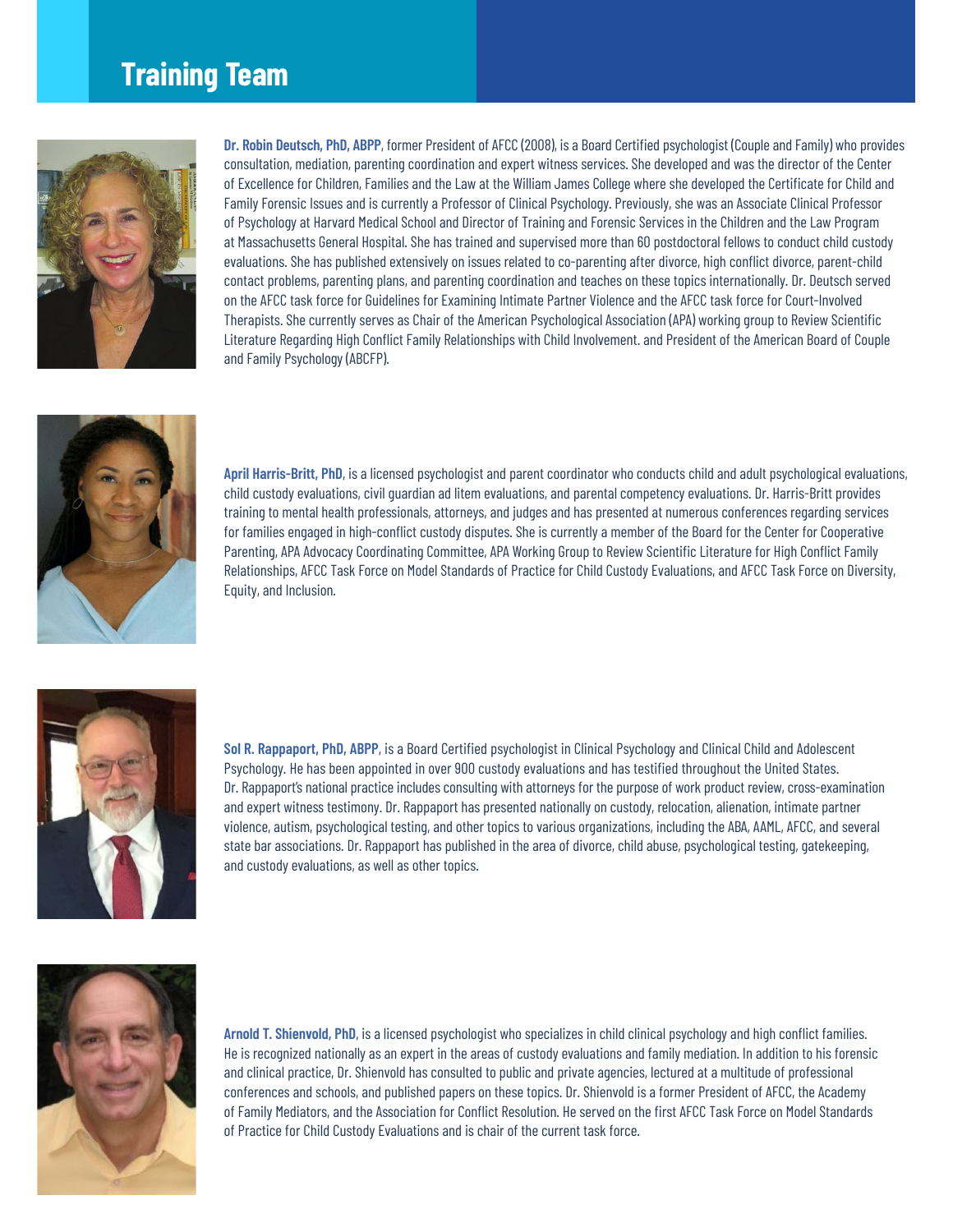### **General Information**

#### **What's Included?**

The registration fee includes live attendance to the online program, access to program materials including recordings and handouts from the presentation, and a certificate of attendance. Each attendee's certificate will reflect *only* the training hours viewed **live**.

Those who complete this training program are eligible to attend the full-day, in-person component offered at the AFCC 59th Annual Conference in Chicago, titled *Advanced Training in Child Custody Evaluations* (Pre-Conference Institute 2). The institute will take place on Wednesday, May 11, 2022, 9:00am-5:00pm.

For additional information, please visit afccnet.org or contact AFCC at afcc@afccnet.org or 608-664-3750.

### **What Equipment Do I Need?**

AFCC recommends using a desktop or laptop computer to take full advantage of Zoom's capabilities. Not only will this provide a better viewing experience, it will permit access to features not available on the Zoom app on tablets and smartphones. A stable internet connection is imperative for the best viewing experience. If you lose internet service, you may call in to the training (call-in numbers can be found on the AFCC training portal) and follow the handouts, which can be downloaded from the AFCC training portal. If you need assistance, please call the AFCC office at 608-664-3750.

A Zoom account is not required if you are simply joining Zoom as a participant. It may, however, be simpler to sign on if you have an account. *Please note that you must sign on from your own Zoom account. If you use a Zoom account that is registered in someone else's name, your attendance will*  not be recorded and AFCC will not be able to issue you a certificate of attendance. You can sign up for a free Zoom account at zoom.us/signup.

### **Continuing Education Credits**

The Fundamentals of Conducting Child Custody Evaluations training program is eligible for 24 hours of continuing education for psychologists. AFCC is approved by the American Psychological Association (APA) to sponsor continuing education for psychologists. AFCC maintains responsibility for the program and its content. An application will be made to the National Association of Social Workers (NASW) for continuing education credit. Updates on the status of that application will be available on the AFCC training portal. A certificate of attendance will be provided to all attendees. Attendees may use the AFCC Certificate of Attendance to verify attendance and apply for continuing education in their jurisdiction. Each attendee's certificate will reflect *only* the training hours viewed **live**.

### **Cancellation Policy**

Transfer of registration to another person may be made once, at any time without a fee. All requests for refunds must be made in writing. Written notice of cancellation received by fax at 608-664-3751 or postmarked by March 1, 2022 will be issued a full refund minus a \$75 administrative fee. No refunds will be issued for cancellations received after March 1, 2022. AFCC reserves the right to cancel any training or substitute any presenter should circumstances beyond our control arise.

### **Recordings**

While it is not possible to schedule all sessions for daylight hours in all countries, recordings will be made available for purchase after the program has concluded for non-registrants. Please contact AFCC at afcc@afccnet.org for further information. The certificate of attendance will include time logged while attending the initial live session *only.*

### **More Information**

For program and registration inquiries, contact AFCC at 608-664-3750 or afcc@afccnet.org.